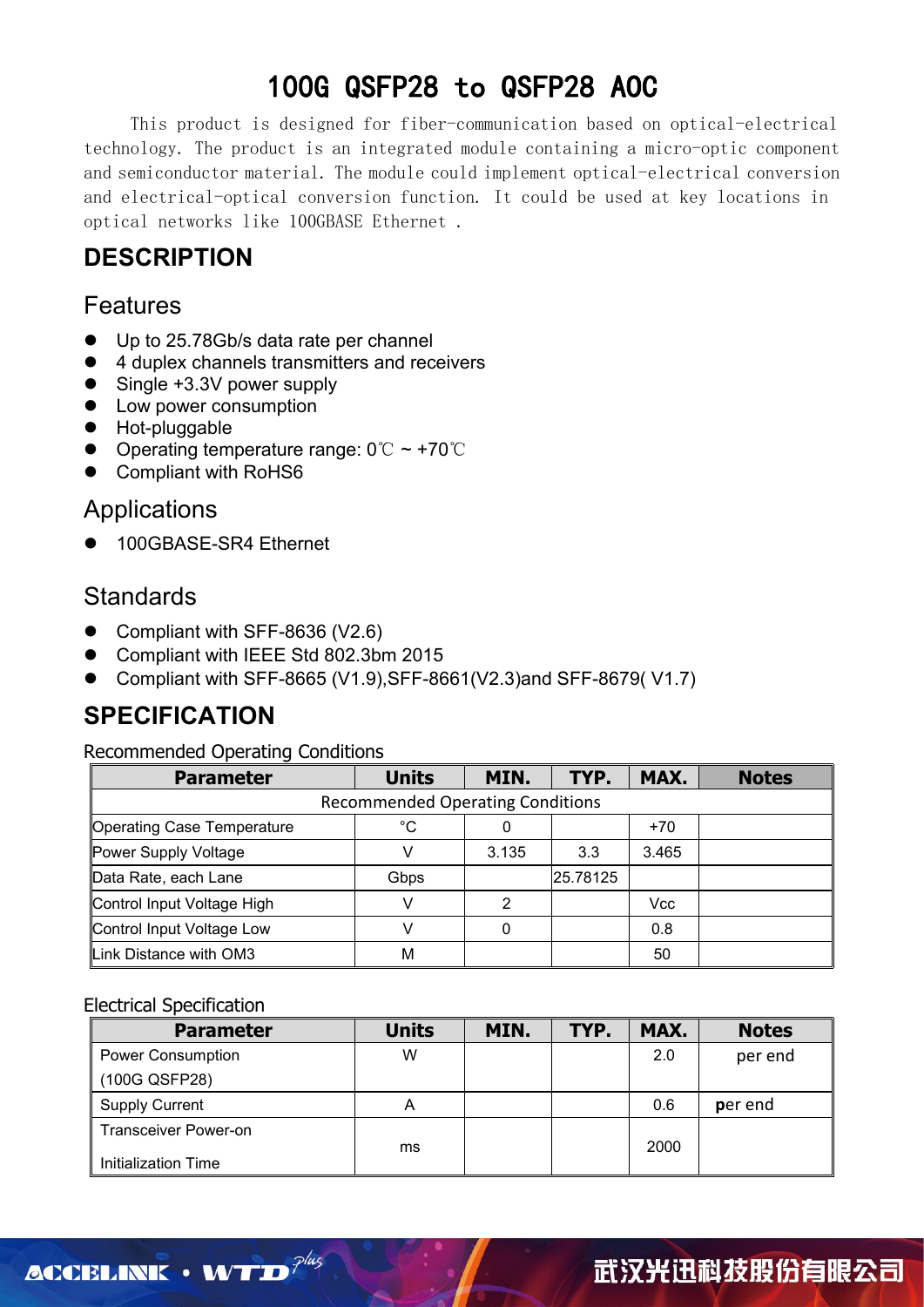#### Electrical Specification – Transmitter (EACH LANE)

| <b>Parameter</b>           | <b>Units</b> | MIN.   | TYP. | MAX. | <b>Notes</b>       |  |
|----------------------------|--------------|--------|------|------|--------------------|--|
| Single-ended Input         |              |        |      |      | Referred to signal |  |
| <b>Voltage Tolerance</b>   | V            | $-0.3$ |      | 4    | common             |  |
| AC Common Mode Input       |              |        |      |      |                    |  |
| <b>Voltage Tolerance</b>   | mV           | 15     |      |      | <b>RMS</b>         |  |
| Differential Input Voltage |              |        |      |      |                    |  |
| Swing                      | mVpp         | 160    |      | 1200 |                    |  |
| Differential Input         |              |        |      |      |                    |  |
| Impedance                  | Ω            | 80     | 100  | 120  |                    |  |

#### Electrical Specification – Receiver (each Lane)

| <b>Parameter</b>      | <b>Units</b> | MIN. | TYP. | MAX. | <b>Notes</b> |
|-----------------------|--------------|------|------|------|--------------|
| Single-ended Output   |              |      |      |      |              |
| Voltage               | V            |      |      | 0.2  |              |
| <b>AC Common Mode</b> |              |      |      | 7.5  | <b>RMS</b>   |
| <b>Output Voltage</b> | mV           |      |      |      |              |
| Differential Output   |              |      |      |      |              |
| Voltage Swing         | mVpp         | 320  |      | 800  |              |
| Differential Output   |              |      |      |      |              |
| ∥Impedance            | Ω            | 80   | 100  | 120  |              |

#### **Note:**

1. Power - on Initialization Time is the time from when the power supply voltages reach and remain above the minimum recommended operating supply voltages to the time when the module is fully functional.

2. The single ended input voltage tolerance is the allowable range of the instantaneous input signals.

## **ABSOLUTE MAXIMUM RATINGS**

| <b>Parameter</b>                     | <b>Units</b> | MIN.  | MAX.  | <b>Notes</b> |
|--------------------------------------|--------------|-------|-------|--------------|
| Storage Ambient Temperature<br>Range | $\circ$      | $-40$ | $+85$ |              |
| Powered case Temperature Range       | $\circ$      |       | $+70$ |              |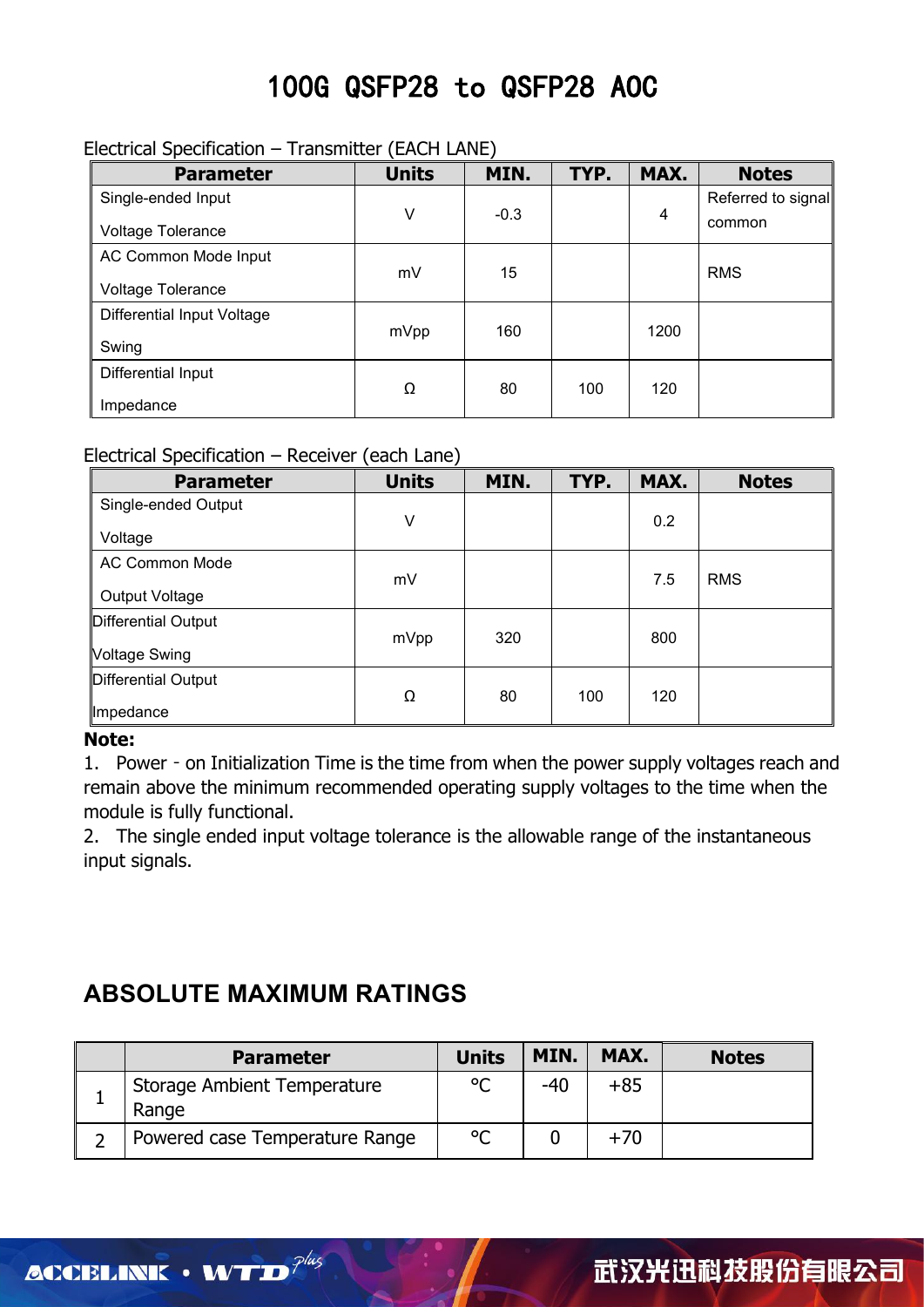| Supply Voltage Range @ 3.3V |      | -0.5 |  |
|-----------------------------|------|------|--|
| Relative Humidity           | $\%$ |      |  |
| (non-condensation)          |      |      |  |

## **QSFP28 END Electric Ports Definition**

| <b>NO</b>               | <b>PIN</b><br><b>DEFINITION</b><br><b>DESCRIPTION</b> |                                              | <b>NOTE</b>                          |                |
|-------------------------|-------------------------------------------------------|----------------------------------------------|--------------------------------------|----------------|
| 1                       | 1                                                     | <b>GND</b>                                   | Ground                               | 1              |
| $\mathbf{2}$            | $\overline{\mathbf{2}}$                               | Tx2n                                         | Transmitter Inverted Data Input      |                |
| 3                       | 3                                                     | <b>Transmitter Non-Inverted Data</b><br>Tx2p |                                      |                |
|                         |                                                       |                                              | output                               |                |
| $\overline{\mathbf{4}}$ | $\overline{\mathbf{4}}$                               | GND                                          | Ground                               | $\mathbf{1}$   |
| 5                       | $\overline{\mathbf{5}}$                               | Tx4n                                         | Transmitter Inverted Data Input      |                |
| 6                       | $\bf 6$                                               | Tx4p                                         | <b>Transmitter Non-Inverted Data</b> |                |
|                         |                                                       |                                              | output                               |                |
| $\overline{7}$          | $\overline{7}$                                        | <b>GND</b>                                   | Ground                               | $\mathbf{1}$   |
| 8                       | 8                                                     | ModSelL                                      | Module Select                        |                |
| 9                       | $\boldsymbol{9}$                                      | ResetL                                       | Module Select                        |                |
| 10                      | 10                                                    | <b>VccRx</b>                                 | +3.3V Power Supply Receiver          | $\overline{2}$ |
| 11                      | 11                                                    | <b>SCL</b>                                   | 2-Wire Serial Interface Clock        |                |
| 12                      | 12                                                    | <b>SDA</b>                                   | 2-Wire Serial Interface Data         |                |
| 13                      | 13                                                    | <b>GND</b>                                   | Ground                               | $\mathbf{1}$   |
| 14                      | 14                                                    | Rx3p                                         | Receiver Non-Inverted Data           |                |
|                         |                                                       |                                              | Output                               |                |
| 15                      | 15                                                    | Rx3n                                         | Receiver Inverted Data Output        |                |
| 16                      | 16                                                    | <b>GND</b>                                   | Ground                               | $\mathbf{1}$   |
| 17                      | 17<br>Rx1p                                            |                                              | Receiver Non-Inverted Data           |                |
|                         |                                                       |                                              | Output                               |                |
| 18                      | 18                                                    | Rx1n                                         | Receiver Inverted Data Output        |                |
| 19                      | 19                                                    | <b>GND</b>                                   | Ground                               | $\mathbf{1}$   |
| 20                      | 20                                                    | <b>GND</b>                                   | Ground                               | 1              |
| 21                      | 21                                                    | Rx2n                                         | Receiver Inverted Data Output        |                |
| 22                      | 22                                                    | Rx2p                                         | Receiver Non-Inverted Data           |                |
|                         |                                                       |                                              | Output                               |                |
| 23                      | 23                                                    | <b>GND</b>                                   | Ground                               | $\mathbf 1$    |
| 24                      | 24                                                    | Rx4n                                         | Receiver Inverted Data Output        |                |
| 25                      | 25                                                    | Rx4p                                         | Receiver Non-Inverted Data           |                |
|                         |                                                       |                                              | Output                               |                |
| 26                      | 26                                                    | <b>GND</b>                                   | Ground                               | $\mathbf{1}$   |
| 27                      | 27                                                    | ModPrsL                                      | Module Present                       |                |
| 28                      | 28                                                    | IntL                                         | Interrupt                            |                |
| 29                      | 29                                                    | VccTx                                        | +3.3 V Power Supply transmitter      | $\overline{2}$ |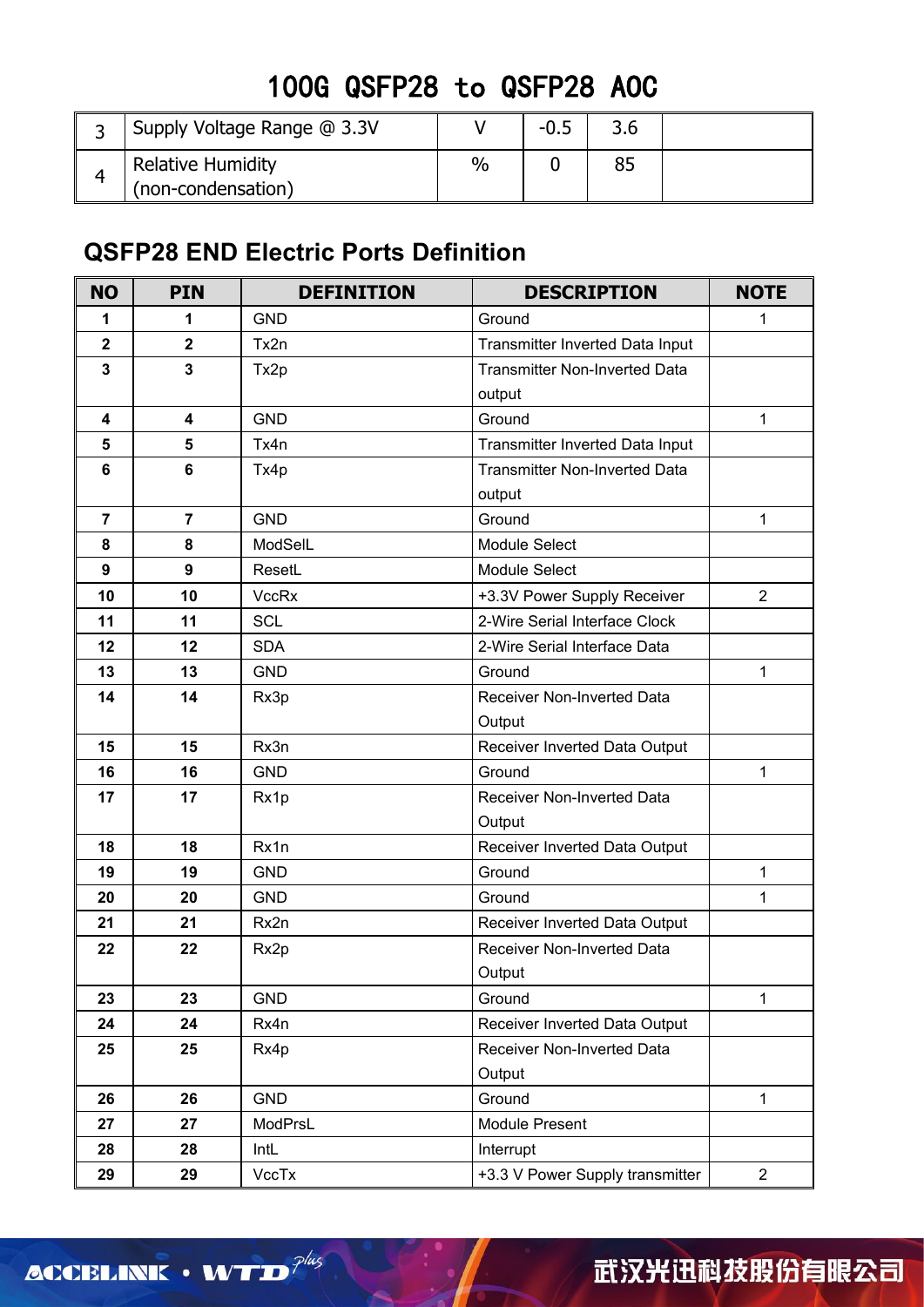| <b>NO</b> | <b>PIN</b>      | <b>DEFINITION</b> | <b>DESCRIPTION</b>              | <b>NOTE</b> |
|-----------|-----------------|-------------------|---------------------------------|-------------|
| 30        | 30              | Vcc1              | +3.3 V Power Supply             | 2           |
| 31        | 31              | LPMode            | Low Power Mode                  |             |
| 32        | 32 <sub>2</sub> | <b>GND</b>        | Ground                          |             |
| 33        | 33              | Tx3n              | Transmitter Inverted Data Input |             |
| 34        | 34              | Tx3p              | Transmitter Non-Inverted Data   |             |
|           |                 |                   | output                          |             |
| 35        | 35              | <b>GND</b>        | Ground                          |             |
| 36        | 36              | Tx1n              | Transmitter Inverted Data Input |             |
| 37        | 37              | Tx1p              | Transmitter Non-Inverted Data   |             |
|           |                 |                   | output                          |             |
| 38        | 38              | <b>GND</b>        | Ground                          |             |

#### **NOTE:**

1. GND is the symbol for signal and supply (power) common for the QSFP28 module. All are common within the module and all module voltages are referenced to this potential unless otherwise noted. Connect these directly to the host board signal common ground plane.

2. VccRx, Vcc1 and VccTx are the receiving and transmission power suppliers and shall be applied concurrently. Recommended host board power supply filtering is shown in Figure 3 below. Vcc Rx, Vcc1 and Vcc Tx may be internally connected within the module in any combination. The connector pins are each rated for a maximum current of 1000mA.



### **Required Host Board Components**

Any voltage drop across a filter network on the host is counted against the host DC set